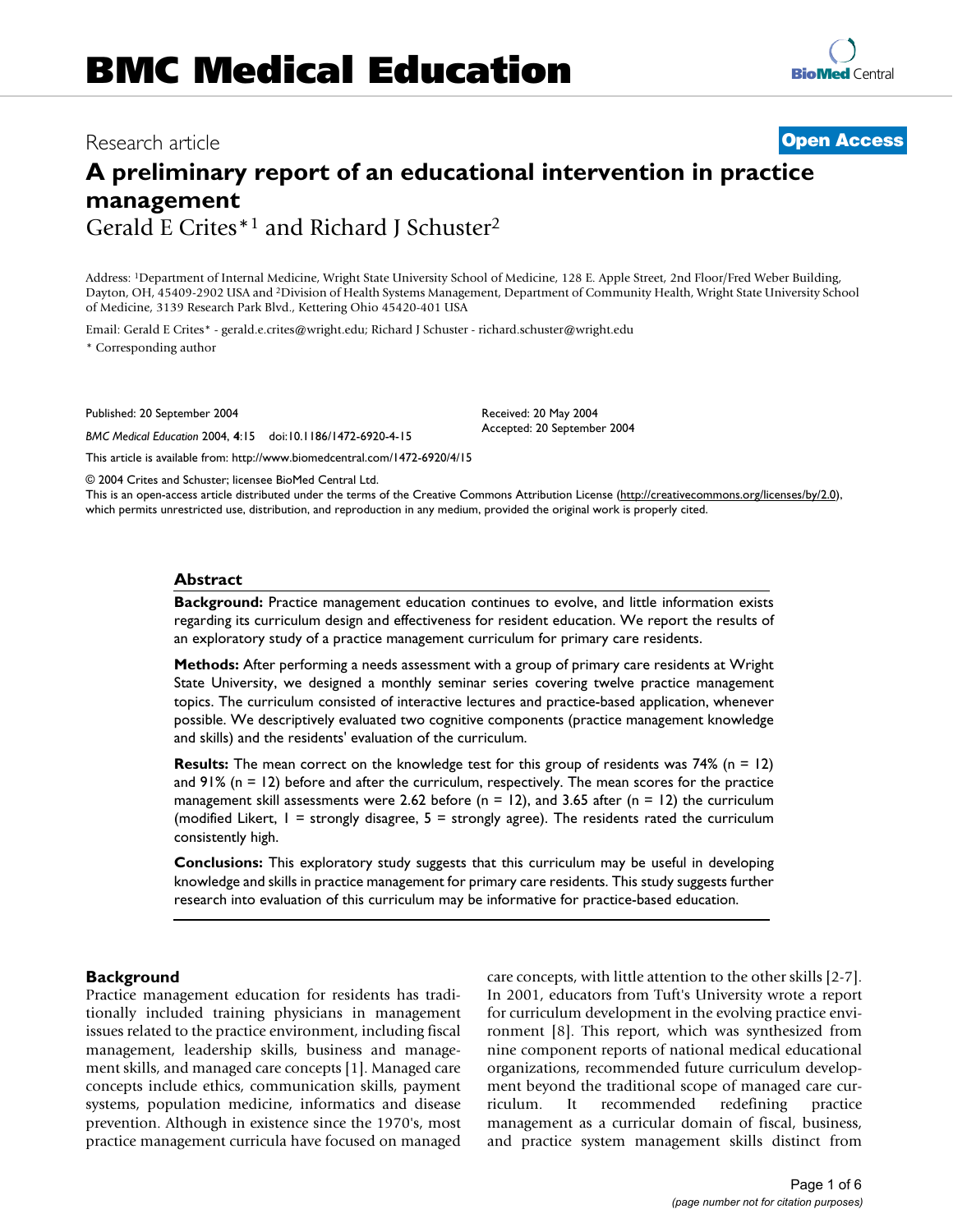traditional managed care topics [8]. The ACGME has recognized the need for residency training in the evolving practice environment, and has recommended training to include practice-based learning and improvement and systems-based practice [9]. The regression of traditional third-party managed care plans also implies an increased value and need for practice management skills [10]. Given this broad support of practice-based learning, physicians will need ongoing practice management and health systems education for the foreseeable future.

A few studies on practice management curricula exist for resident education, but much more information is needed on successful curriculum design and evaluation [11-13]. We describe, in detail, a pilot practice management curriculum design using the evolving curricular theme for a group of primary care residents. We also report its initial analysis on improving resident knowledge and skills, and describe the residents' evaluation of the curriculum.

# **Methods**

## *Educational setting*

We developed the curriculum for the University Medicine/ Pediatrics Practice (UMP). This practice is a primary careoriented, faculty-resident practice on the campus of Wright State University. Thirteen internal medicine/pediatrics residents, five general internist faculty, two internal medicine/pediatrics faculty, and one pediatrics faculty practice here. The practice is managed by Premier Healthnet, a 100 physician multi-site primary care group. Although UMP's mission includes addressing the needs of indigent patients in the Dayton area, it is modeled after a community-based, teaching practice model. Therefore, faculty and residents are expected to use effective practice management skills in their individual practices. A typical resident from our program enters a small (1–5 physician) community practice upon graduation and practices both internal medicine and pediatrics.

## *Needs assessment*

In 2001, two faculty members (GEC and RJS) at the Wright State University Departments of Medicine and Community Health were identified as lead faculty for this curricular project. Primary care faculty in the Departments of Pediatrics and Medicine tasked these two lead faculty members to development a practice management curriculum to reflect the evolving practice theme. By "evolving practice theme," we mean teaching practice management topics similar to the Tuft's curricular theme.

One lead faculty member (GEC) performed a needs assessment on the Internal Medicine/Pediatrics residents at UMP in the spring of 2001. The assessment used qualitative analysis via informal interviews of two senior residents, one of whom was chief resident. The interviews included open-ended questions on the need for practice management knowledge (example question: "What do you need to learn this year to help prepare you for running a community practice?"). The needs assessment also included an open feedback session with the residents after discussion of potential topics at the monthly resident education meeting (majority of residents present).

The results of the need assessment were uniform; the residents felt inadequately trained in practice management. The lead faculty concluded that these residents had some training in a few specific content areas (i.e., coding), but lacked an overall basic practice management knowledge or skill.

## *Curriculum design*

The lead faculty met again in mid-2001 to design the curriculum. The goals of the curriculum were to give the residents a basic understanding of practice management concepts and skills in the evolving practice environment. The lead faculty were free to select the most effective methods to meet their goals. They did face some challenges. They were given only 30-minute time slots each month and had 12 months to accomplish these goals. They also had to show some objective evidence of its effectiveness and have support of the residents at the end of the 12 months to continue the curricular project.

The design process resulted in a series of seminars covering 12 topics, listed in Table [1,](#page-2-0) with objectives. The seminars began in July 2001, and concluded in June 2002. The lead faculty assigned teachers to each seminar who were content experts, and included a medical biller, a nurse manager, a health systems researcher, two local HMO medical directors, a financial advisor, a risk manager, and a WSU junior faculty member. The assignment of seminar teachers is listed in Table [1,](#page-2-0) and one lead faculty member (RJS) led two sessions (referred to as the health systems researcher listed under Revenue Management and Accounts Payable Management in Table [1](#page-2-0)). Although the seminar teachers were free to utilize any method and media to meet their session objectives, they were encouraged to use as much interactive teaching approach as possible. The sessions were primarily in the form of teachercentered discussions augmented primarily with handouts, overheads, and slides. The seminar teachers often supplied references and reference materials as tools for the residents in their daily practices. We encouraged ambulatory practice faculty throughout the year to discuss with residents, during resident ambulatory practices, application of principles learned in the seminar series.

## *Curriculum evaluation*

The respondents were a convenience sample of Internal Medicine/Pediatrics residents from all four years of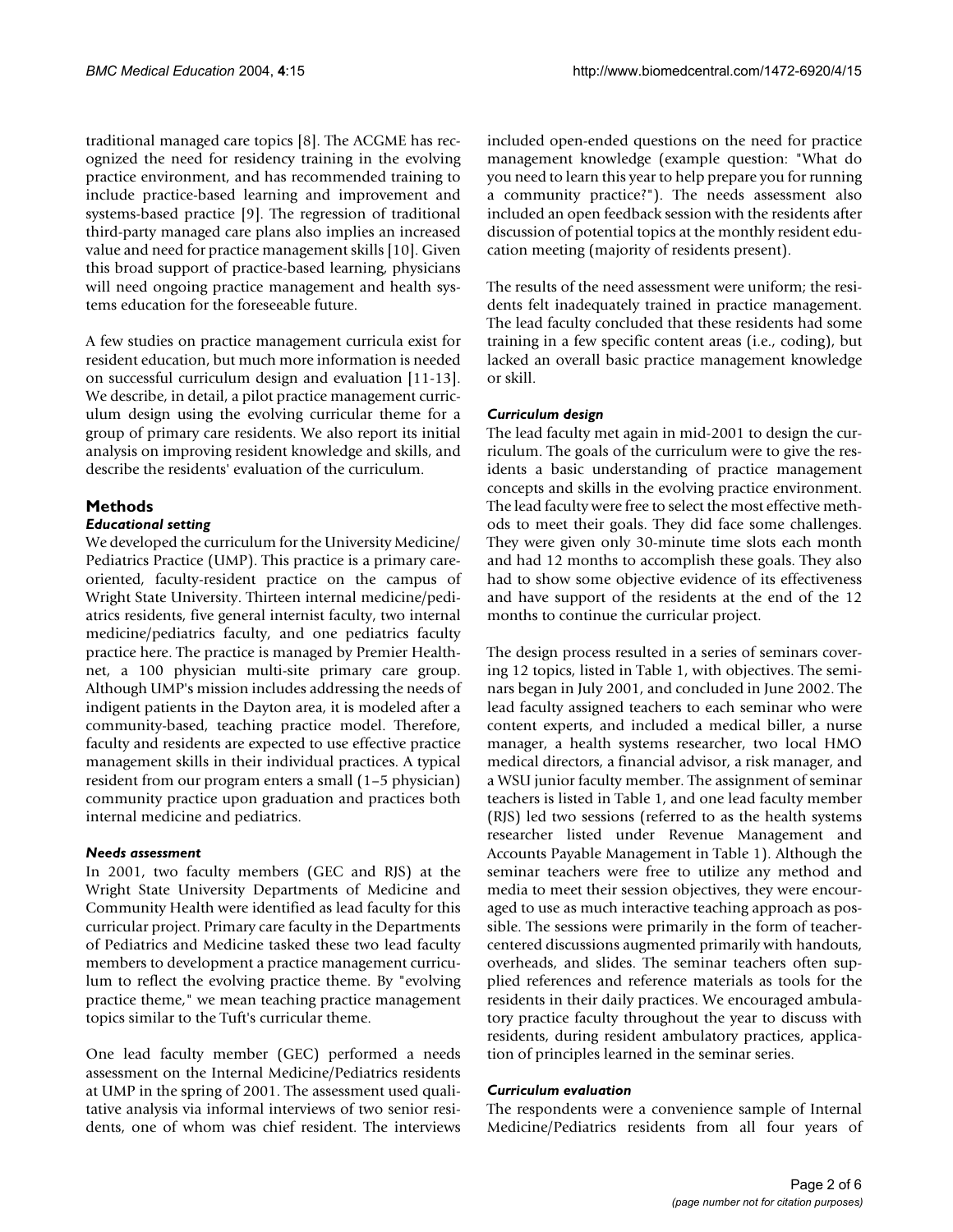<span id="page-2-0"></span>**Table 1: Schedule of topics (in bold), teacher assignments, and objectives for the practice management seminar series**

| Topic, teacher                                                    | <b>Objectives</b>                                                                                                    |
|-------------------------------------------------------------------|----------------------------------------------------------------------------------------------------------------------|
| <b>Basic Coding, Medical Biller</b>                               | Introduction to the Fee Ticket<br>E/M and PT Basics<br>ICD-9 Basics                                                  |
| Revenue Management, Health Systems Researcher                     | Health System Overview<br><b>Payment Systems</b><br>How Physicians Get Paid                                          |
| <b>Optimizing Coding to Enhance Reimbursement, Medical Biller</b> | Reimbursable Diagnoses in Primary Care Using Modifiers<br>Procedures and Medication Coding                           |
| Physician Personal Finance, Financial Advisor                     | <b>Financial Goals</b><br><b>Financial Planning</b>                                                                  |
| <b>Insurance Systems and Payment Mechanisms, HMO Director #1</b>  | <b>Insurance Contracts</b><br>IPAs and Collective Bargaining                                                         |
| <b>Dynamics of Group Practice, HMO Director #2</b>                | Partnerships Structures: Solo, Small Group, Multi-specialty Practices<br>Physician Leadership and Consensus Building |
| Getting a Good Job, WSU Faculty Member                            | Finding Positions and Writing CVs<br>The Interview Process<br><b>Contract Negotiations</b>                           |
| <b>Accounts Receivable Management, Medical Biller</b>             | The A/R Sheet<br><b>Fiscal Targets</b><br><b>Collections Management</b>                                              |
| <b>Accounts Payable Management, Health Systems Researcher</b>     | Minimizing Expenses in Primary Care<br>Economics of Running a Primary Care Practice                                  |
| Human Resources, Nurse Manager                                    | <b>Staffing Needs Assessment</b><br>Hiring/Firing/EEO<br>Payroll & Benefits<br><b>Conflict Resolution</b>            |
| Risk Management, Risk Manager                                     | Minimizing Medico-legal Risk in Practice                                                                             |
| <b>Regulatory Restrictions in Practice, Nurse Manager</b>         | Understanding CLEA, OSHA, and HIPPA                                                                                  |

training. We used a pre-experimental (one-group pretest/ posttest) design for this exploratory study. We descriptively evaluated the curriculum on two cognitive components: practice management knowledge and skills. We also assessed the residents' evaluation of the curriculum.

To evaluate practice management knowledge, we used a knowledge test consisting of identical 12 item (true/false statements), and each question covered one objective from each topical area from Table [1](#page-2-0). One example of a test item in the content area of coding is: "An established patient who has an expanded problem focused history and exam may be billed at a 99215 level." We administered the 0-month test to the entire group immediately before the first seminar session. We administered the 12 month test to the entire group immediately after the last seminar session.

To evaluate practice management skills, we devised a survey of self-assessed practice management skills. The survey consisted of 12 statements, and each statement queried the residents to respond on their assessment of their own practice management skills. Each statement consisted of one specific skill from an objective from each topical area listed in Table [1](#page-2-0). An example of one survey item in the content area of coding is: "I understand how to use modifiers with E/M (evaluation and management) coding." We based the responses to the statements on a modified Likert scale, with 1 being strongly disagree, and 5 being strongly agree. We administered the 0-month self-assessed skill survey to the entire group immediately before the first seminar session. We administered the 12-month selfassessed skill survey to the entire group immediately after the last seminar session.

To explore the residents' evaluation of the curriculum, we devised another survey. This survey consisted of four statements querying the residents on their overall assessment of this curriculum and practice management education in general. The statements from the survey are given in Table [2](#page-3-0)B. The responses were based on the same Likert scale described above. This survey was administered to the entire group immediately after the last session.

The process of test instrument development was the same for both the knowledge test and the self-assessed skills survey. One lead faculty member (GEC) would generate a list of candidate items based on each objective in Table [1.](#page-2-0) The second lead faculty member (RJS) would review the list and select and/or modify items to match the item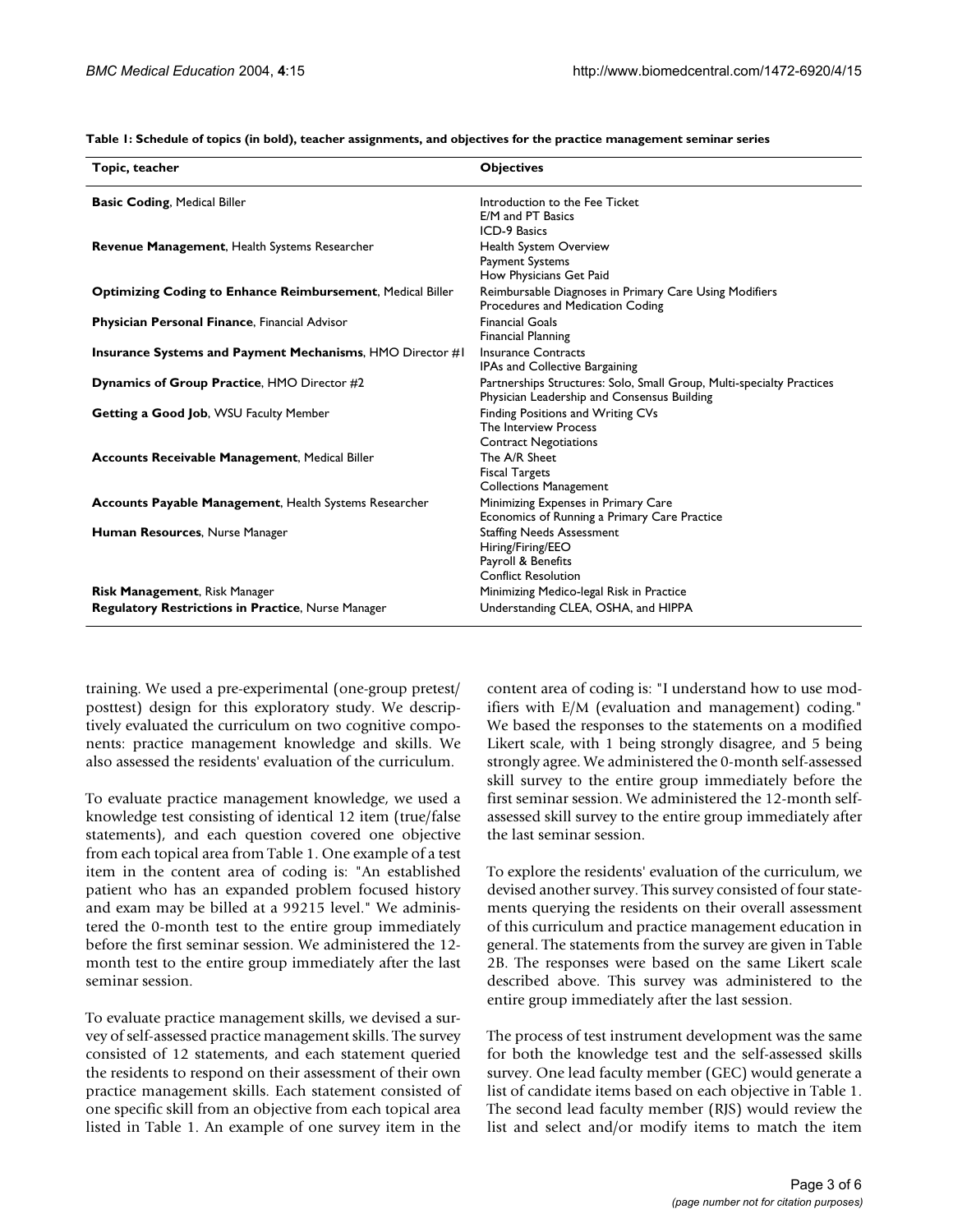<span id="page-3-0"></span>

| Table 2: Resident self-assessed practice management skills (A) and curriculum evaluation (B) (modified Likert scale: I = strongly |  |
|-----------------------------------------------------------------------------------------------------------------------------------|--|
| disagree and, 5 = strongly agree)                                                                                                 |  |

| <b>Evaluation component</b>                                                                                    | 0-month ( $n = 12$ )<br>Mean $(95\%CI)$ | $12$ -month (n = 12)<br>Mean $(95\%CI)$ |
|----------------------------------------------------------------------------------------------------------------|-----------------------------------------|-----------------------------------------|
| A: Self-assessed practice management skills:                                                                   |                                         |                                         |
| Results from 12 item survey                                                                                    | $2.62$ (2.27 - 2.97)                    | $3.65(3.41 - 4.08)$                     |
| B: Evaluation of practice management curriculum:                                                               | Mean (1 SD)                             | Mean (1 SD)                             |
| Practice management series was effective in teaching me basic practice management knowledge                    | <b>NA</b>                               | 4.13(0.61)                              |
| I feel more confident in my own practice skills because of this curriculum                                     | <b>NA</b>                               | 3.96(0.45)                              |
| I feel practice management curriculum should be incorporated into primary care curriculum                      | <b>NA</b>                               | 4.67(0.65)                              |
| I would be interested in expanding my primary care curriculum to include more practice<br>management education | <b>NA</b>                               | 4.67(0.49)                              |



**Figure 1** 

Practice knowledge test results (mean and 95% CI): before (0-month) and after (12-month) the course

content to the objectives listed. Thus, both instruments possessed good face validity. Reliability testing was not performed due to the small sample size. Post-hoc item analysis on the 0-month knowledge test showed that only 2 items were answered 100% correct and the lowest item scored was 33% correct for this group. This suggests minimal floor and ceiling effects in the item mix. All other items ranged from 52% to 92% correct.

#### **Results**

The participants were the 13 Internal Medicine/Pediatrics residents, and represented all four years of training (2, 4thyear; 3, 3rd-year; 4, 2<sup>nd</sup> year; and 4, 1<sup>st</sup>-year residents). A third year resident failed to complete the 0-month tests and surveys, and a first year resident failed to complete the 12-month tests and surveys. This left 12 responses for both sets (0- and 12-month) tests and surveys. The average attendance for the sessions was 12, with a range of 10– 13 attendees.

The results from the knowledge test are given in Figure 1. As a group, the residents' mean score was 74% (95% CI, 68%–80%) for the 0-month survey and 91% (95% CI, 85–96%) for the 12-month survey. These confidence intervals do not overlap. This suggests that, if hypothesis testing were done, the results would probably reach statistical significance for the knowledge test.

On follow-up, we performed two post-hoc analyses. First, we were interested if these knowledge scores would decline over time. Therefore, we compared the knowledge test scores on the first six months topics to the scores on the last six months topics. Both sets of scores were derived from the 12-month knowledge test. We found that the mean scores appeared similar (first 6 months mean scores: 92% correct; the last 6 months mean scores: 90% correct).

Second, we were interested if the missing data on the 0 month and 12-month data could have impacted the results. Since one third-year resident completed the 12 month but not the 0-month test, we were interested in exploring if his responses on the 12-month test could have caused a larger difference between these two tests. After censoring his data, there appeared to be little impact on the 12-month results (censored mean score = 0.91, censored 95% CI, 85–96%). Additionally, the first year resident who failed to complete the 12-month test may have also impacted the results. Due to loss of identity links, we could identify her data to censor from the 0 month test. However, we censored the lowest score on the 0-month test as representing hers (this assumes that her score lowered the 0-month data the most, and, therefore, had the largest impact on 0-month mean score by skewing it away from the 12-month mean score). After censoring this data, we found no significant change in the 0-month results (censored mean score 0.75, censored 95% CI, 70– 80%).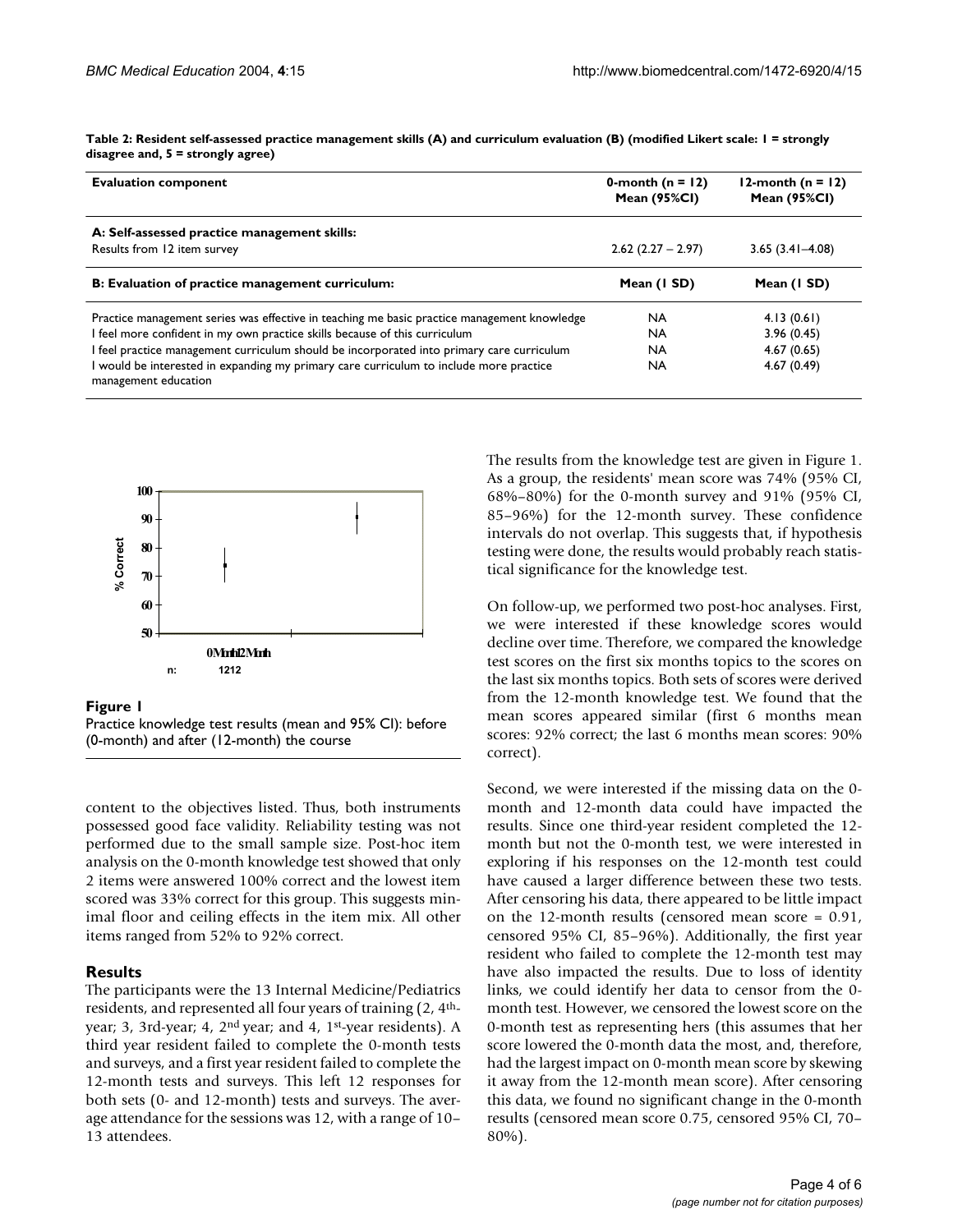The results for the self-assessed skill survey are given in Table [2](#page-3-0)A. The mean scores on the 12-month survey (3.65) were higher than in the mean scores for the 0-month survey (2.62). The confidence intervals from this data do not overlap. This suggests that, if hypothesis testing were done, the results would probably reach statistical significance for the self-assessed practice management skills survey.

The results of the curriculum evaluation survey are given in Table [2B](#page-3-0). All statements had a mean rating of greater than 3.90. The two statements assessing the residents' views towards practice management education in general (value of practice management education and the need to expand their education) both had mean scores of 4.67.

# **Discussion**

The practice environment continues to evolve [8]. Although a traditional term for educating physicians in the practice environment, "managed care curriculum" is a vague terminology and lacks comprehensiveness [8]. The Tufts' report did not use this term for specific curricular terminology, and this may parallel the purported demise of the term for the traditional payer system [10]. The Tufts' report included a comprehensive list of 10 curriculum domains in the evolving practice environment [8]. This report gave the practice management domain, which had lacked emphasis in half of its nine component reports, equal emphasis as the traditional managed care curricular domains [8]. The practice management domain included training on topics such as basic business skills, management skills, financial risk, payment systems, process improvement, and practice systems [8]. With respect to the evolving practice environment, the challenge for educators is devising practice management curricula that cover these topics adequately and relating them to other curricular domains (i.e., health systems, quality improvement, etc.).

We were interested in whether a curriculum design with this evolving theme may be useful in primary care education. We describe, in detail, a curriculum design similar to the evolving theme designed for a small group of primary care residents. The advantage of such a program as ours is its detailed design based on general and specific needs assessments and a description of evaluation methodologies. Our data suggests that this intervention may have had an impact on resident knowledge scores and selfassessed skills. Additionally, the residents appeared remarkably positive towards this practice management curriculum and practice management education in general.

A few studies have been published on practice management curricular design and evaluation for primary care residents. In a response to the growing need physicianmanagers, both Zoorob and Taylor and Johnson described curricular designs they proposed would fill this need [12,14]. Lynch and Johnson published a report on the evaluation of business management skills in primary care residents, and found no improvement with a short educational intervention (two day seminar) [11]. Werblun et al. described a proposed curriculum design and evaluation that would meet the needs for business management skills, and like our curriculum, recommended implementation over the course of the term of residency.

Our study does have some limitations. Because our small sample size, formal hypothesis testing was not possible and our data remains descriptive only. Stronger conclusions of these results would need to be re-evaluated with more subjects using formal hypothesis testing methods. Our experience suggests that internal motivation was probably one key factor to acceptance and apparent acceptance of this curriculum; the request for developing the curriculum came from our residents themselves. Also, the UMP faculty is uniformly positive towards developing these skills in themselves and in the residents, and this probably influenced residents' motivation to learn the subject matter. Since our faculty-resident practice is based on a primary care, community model, it may be difficult to generalize it to hospital-based practices or specialty residency training.

# **Conclusions**

We conclude that an extended curriculum in practice management with an evolving practice theme may be useful in primary care education. We also believe that attention to instructional design, including performing a needs assessments, using many teaching methods, and applying the concepts learned in learners' practices, may contribute to its acceptance and success. Future educational designs for this curriculum include its continued expansion, exploring more educational opportunities for implementation, and addressing specific characteristics of success and failure. Future educational research in this area would require a more formal research design to derive stronger conclusions regarding its effectiveness.

# **Competing interests**

None declared.

# **Author contributions**

GEC participated in the curricular needs assessments, curricular design, curriculum implementation, and drafting of the manuscript.

RJS participated in the curricular design, curriculum implementation, and drafting of the manuscript.